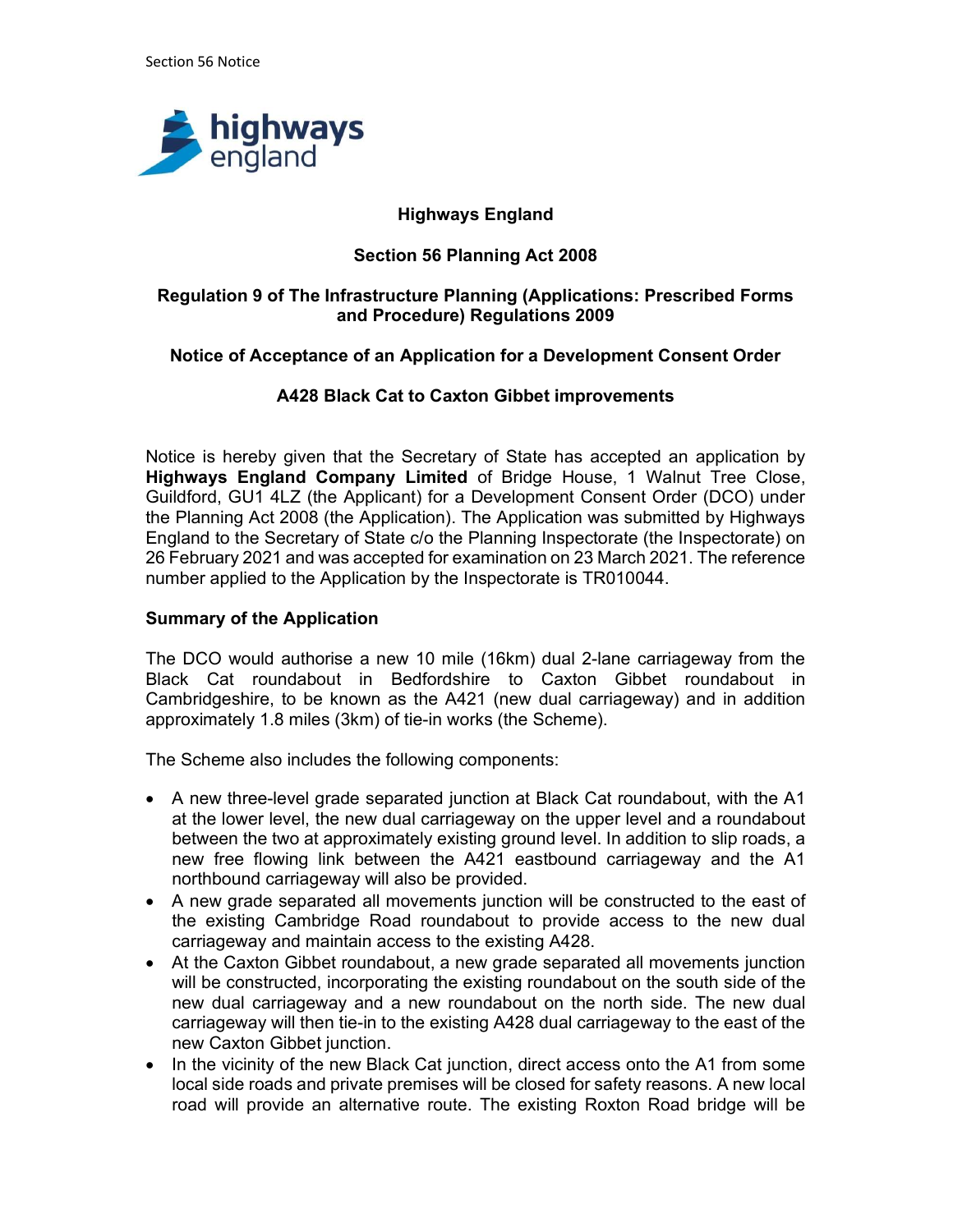demolished and replaced with a new structure to the west to accommodate the realigned A421.

- New crossings will be constructed to enable the new dual carriageway to cross the River Great Ouse, East Coast Main Line railway, Barford Road, the B1046/Potton Road, Toseland Road and the existing A428 at Eltisley.
- The existing A428 between St Neots and Caxton Gibbet will be de-trunked and retained for local traffic and public transport with maintenance responsibility transferred to the local highway authorities.
- An alternative access will be provided to side roads at Chawston, Wyboston and Eltisley.
- There will be safer routes for walkers, cyclists, and horse riders.

The Scheme also involves changes to a number of existing utilities, including the diversion of a high pressure gas pipeline operated by Cadent Gas Limited which runs parallel to the East Coast Main Line east of the River Great Ouse in Tempsford, Central Bedfordshire (the Diversion). To the extent that the Diversion satisfies the criteria to be considered an NSIP under section 20 of the Planning Act 2008, the Diversion will be treated as an NSIP in its own right.

The DCO would authorise the compulsory acquisition of land, interests in land and rights over land, and the powers to use land permanently and temporarily for the construction, operation and maintenance of the Scheme.

The DCO would also make provisions in connection with several ancillary matters including the permanent construction and alteration of streets, the temporary interference with and the permanent stopping up of streets, public rights of way and private means of access in the vicinity of the Scheme and the classification of roads all included within the Scheme, the de-trunking (i.e. removal of trunk road status) of part of the existing A428, along with the amendment, disapplication and modification of relevant legislation.

## Environmental Impact Assessment

The Scheme is Environmental Impact Assessment development (EIA development) as defined by The Infrastructure Planning (Environmental Impact Assessment) Regulations 2017. The Application is therefore accompanied by an Environmental Statement.

# Copies of Application Documents

The application form and accompanying application documents, plans and maps, including the Environment Statement can be viewed electronically and free of charge on the project page of the Inspectorate's National Infrastructure Planning website https://infrastructure.planninginspectorate.gov.uk/projects/eastern/a428-black-cat-tocaxton-gibbet-road-improvement-scheme under the documents tab. The application documents will remain on the website for the duration of the relevant representation period, until at least 10 June 2021.

Paper copies of the Application documents may also be requested from Highways England using the contact details at the end of this notice. A reasonable charge of up